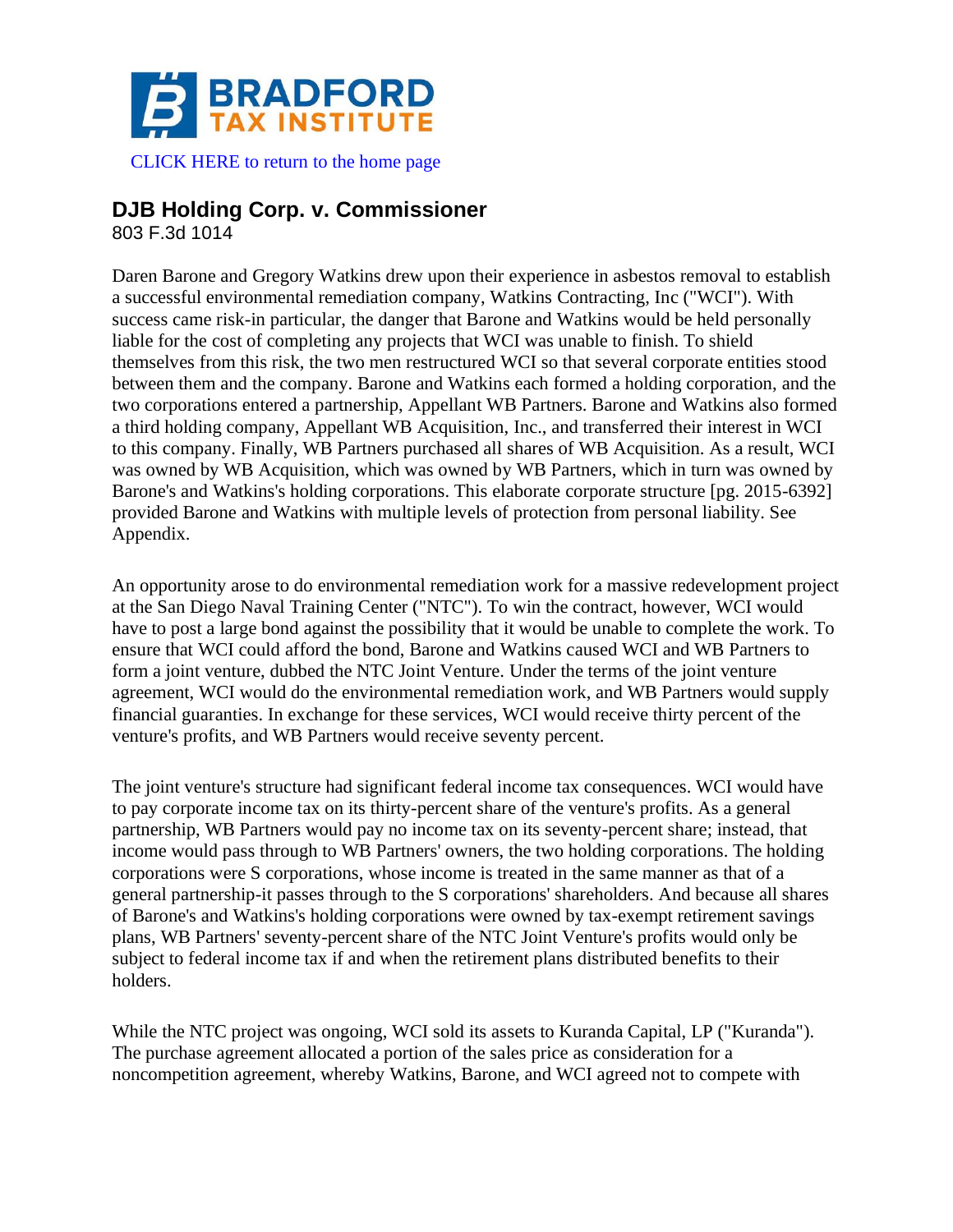Kuranda in the environmental remediation business. WB Partners claimed all of the proceeds of the noncompetition agreement on its tax returns.

This action began when Appellants WB Partners, WB Acquisition, and Barone's holding corporation (collectively, "Taxpayers") challenged certain tax deficiencies identified by the Commissioner of Internal Revenue. In three consolidated decisions, the Tax Court found that the NTC Joint Venture was not a valid partnership for tax purposes, and therefore that all of the joint venture's profits were taxable income to WCI. The Tax Court determined that all of the proceeds from the noncompetition agreement were income to WCI as well. Because WCI had substantially understated its income, the Tax Court upheld the Commissioner's assessment of accuracy-related penalties. Taxpayers appealed.

For the reasons that follow, we affirm the decisions of the Tax Court.

# BACKGROUND

I. History of Watkins Contracting, Inc.

In the early 1980s, Barone and Watkins worked in the asbestos removal business in Hawaii. Watkins later returned home to San Diego, where he went to work for his father's asbestos removal company. The company soon expanded into other areas of environmental remediation. When Barone joined the company in the early 1990s, he and Watkins purchased it themselves, renaming it Watkins Contracting, Inc. ("WCI").

Barone was uncomfortable with the degree of personal liability involved in the environmental remediation business. In 1997, Barone and Watkins sold WCI's stock to REXX Environmental Corp. ("REXX"), another environmental remediation company, thereby relieving themselves of any personal liability on future projects. REXX in turn hired Barone and Watkins to manage WCI. Barone became WCI's CEO, and was responsible for "[t]he day-to-day business affairs, ... anything from managing employees to handling financing to business development." Watkins "oversaw a lot of the field."

REXX soon encountered financial difficulties, and approached Barone and Watkins to gauge their interest in repurchasing WCI. Barone and Watkins entered an agreement to buy WCI's shares on June 10, 1999. The purchase closed on September 19, 2000.

### II. Birth of WB Partners

Barone wanted to structure the purchase agreement to afford "(1) [p]ersonal protection from creditors; (2) layers of liability protection to operate WCI; (3) the ability to invest both together [with Watkins] and separately, depending on the risks involved in each project; (4) ... qualified retirement plans; and (5) avoid[ance of] probate." To accomplish these goals, Barone and Watkins stacked a number of holding companies between them and WCI to form a multi-layered liability shield.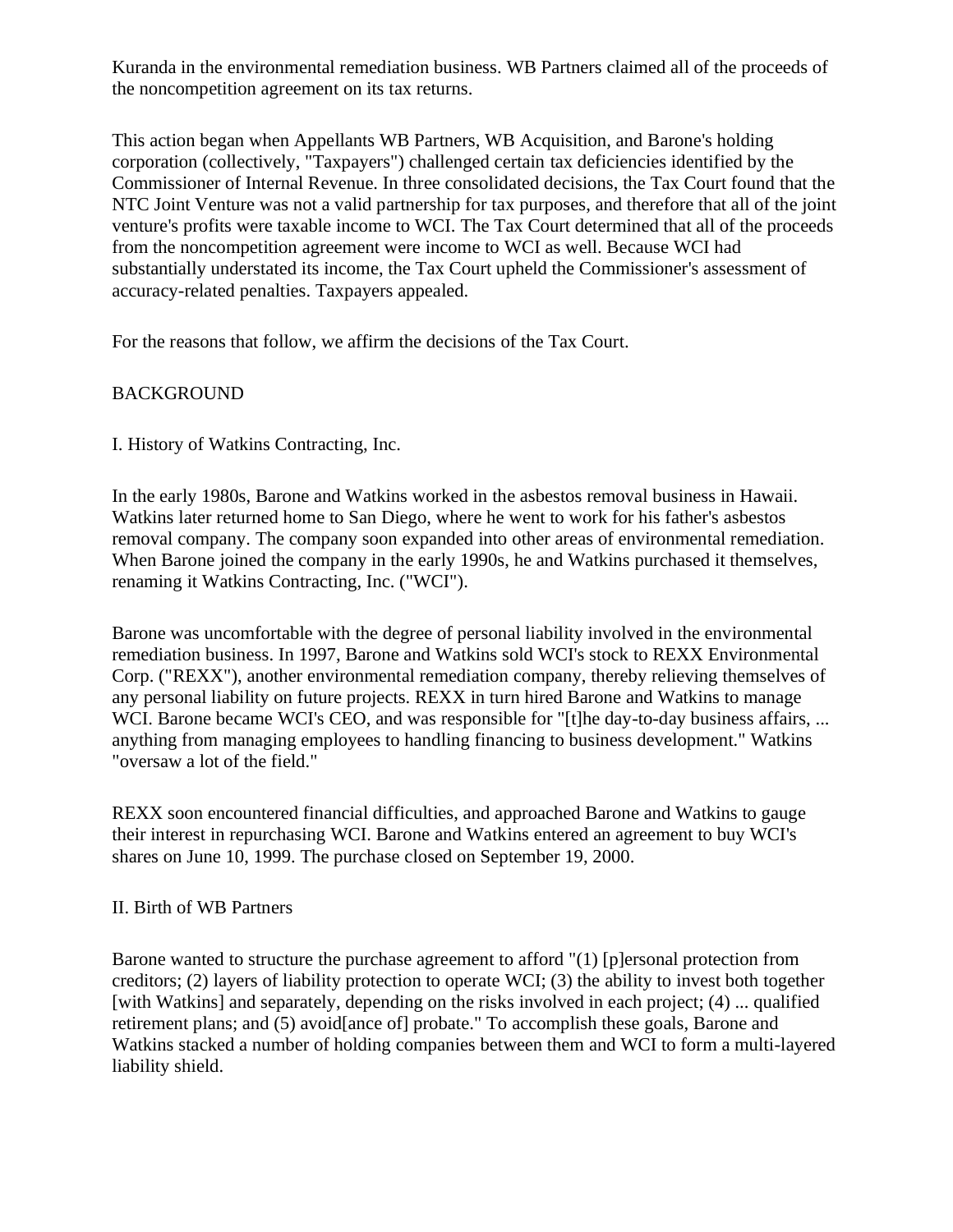Barone and Watkins created WB Acquisition, Inc., and arranged for the company to receive WCI's shares when the repurchase from REXX [pg. 2015-6393] closed. They created two S corporations 1 -DJB Holding Corporation ("DJB") and GSW Holding Corporation ("GSW"). Barone and Watkins then entered employment agreements with DJB and GSW, respectively, and each corporation adopted an employee stock ownership plan 2 ("Plan"). The DJB Plan purchased all shares of DJB, and the GSW Plan purchased all shares of GSW. DJB and GSW then formed a general partnership called WB Partners, in which each corporation owned a fifty-percent interest. Finally, WB Partners acquired all shares of WB Acquisition. All the necessary documents were executed in September 2000. 3

According to Barone, the Plans were intended to provide qualified retirement plans, personal protection from creditors, and avoidance of probate. The holding corporations, DJB and GSW, permitted Barone and Watkins to pursue separate endeavors, while WB Partners allowed them to work together if they wished. Another consequence of the arrangement was that WB Partners' income would escape taxation until the Plans distributed benefits: WB Partners, DJB, and GSW are all "pass-through" entities, 26 U.S.C. §§ 701, 1363(a), 1366(a)-(c), and valid employee stock ownership plans are tax exempt, 26 U.S.C. §§ 401(a), 501(a), 4975(e)(7); T.D. 9081, 68 Fed. Reg. 42970, 42970 (July 21, 2003). 4

As part of their employment agreements, Barone and Watkins agreed to render "construction management, indemnity, and financing services" exclusively for DJB and GSW, respectively. "Indemnity and financing services" include "providing personal guarantees required in order for clients of [DJB and GSW] to obtain a required performance bond." In turn, DJB and GSW agreed on September 20, 2000, to provide these services to WB Partners to the extent "necessary to manage and conduct the business of the Partnership."

The Tax Court found, and Taxpayers do not dispute, that Barone and Watkins performed the same roles for WCI after forming WB Partners as before. Watkins continued to oversee WCI's work on a "day-to-day basis." Barone continued to handle "business development" and "the financing."

In short, after the restructuring, WCI became a subsidiary of WB Acquisition, which was owned by WB Partners, which in turn was owned by the holding corporations DJB and GSW. Barone and Watkins became employees of their respective holding corporations rather than WCI, but continued to provide services to WCI according to the terms of their employment agreements. And WB Partners' structure ensured that Barone and Watkins would pay no tax on any of the partnership's income until they began to receive benefits from their respective retirement plans.

### III. The NTC Joint Venture

In 1999 or 2000, the Corky McMillin Companies ("McMillin"), the Harper-Nielsen-Dillingham Joint Venture ("Harper"), and WCI joined forces to bid on a large redevelopment project at the San Diego Naval Training Center ("NTC"). The work would include removing various hazardous materials from nearly two hundred buildings. The City of San Diego awarded the contract to McMillin, who hired Harper as construction manager. WCI entered a subcontractor arrangement with Harper on December 1, 2000, for a lump-sum amount of \$17,001,073.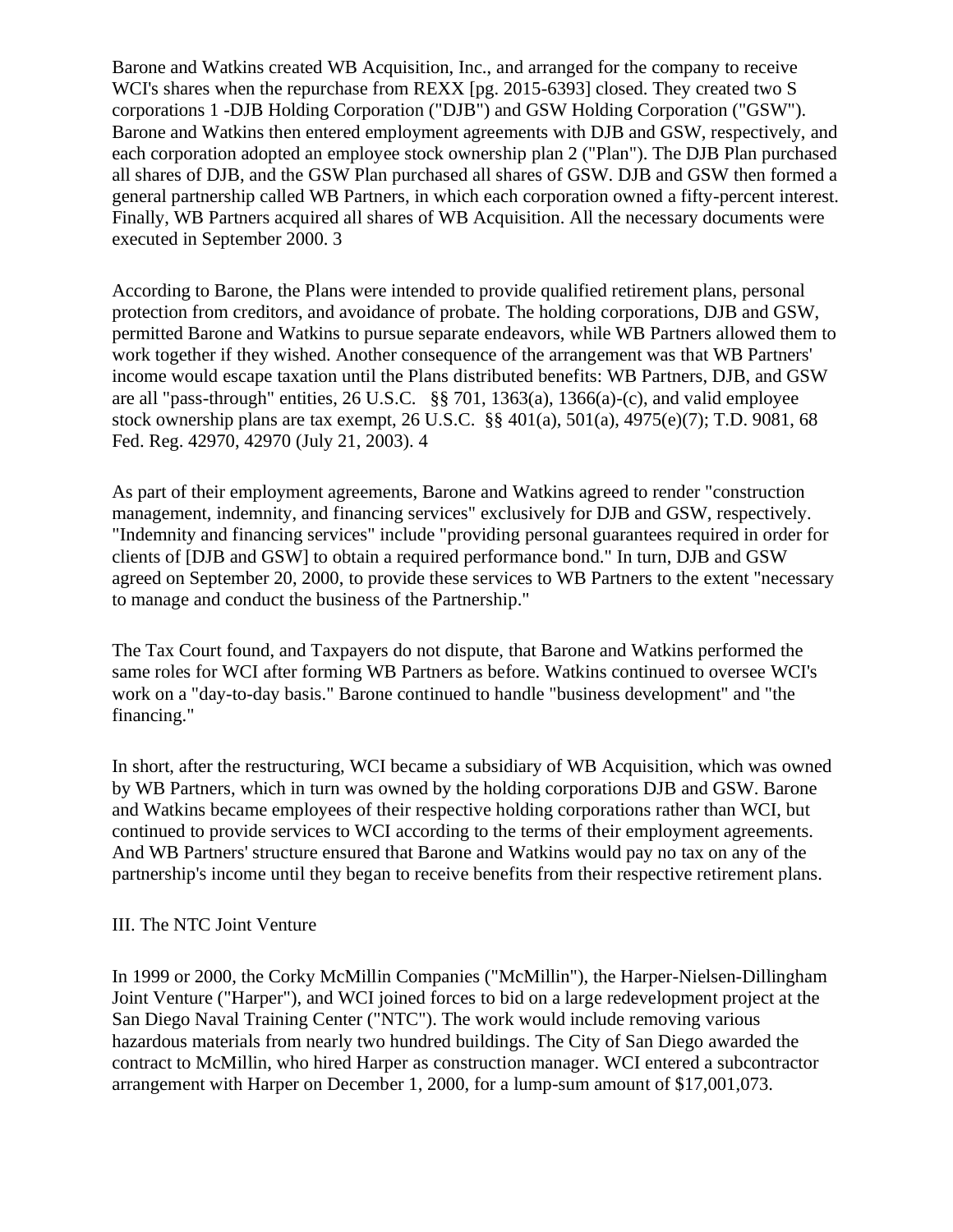McMillin and Harper also required WCI to sign an indemnity agreement and post a full performance bond, as neither entity was willing to do so itself.

Barone worried that assuming personal liability on a \$17 million bond could bankrupt him and WCI. In order to isolate the proceeds of the NTC project from WCI's other work, Barone conceived the NTC Joint Venture.

## A. The Joint Venture's Structure

WCI and WB Partners executed the NTC Joint Venture Agreement on September 20, 2000, a week after WB Partners was formed and just over a month before WCI won the subcontract from Harper. Under the agreement, WCI would perform the actual remediation work and WB Partners would supply indemnity and financial guaranty services. The agreement further provided that WB Partners would receive seventy percent of the profits, and WCI would receive thirty percent. [pg. 2015-6394]

The tax consequences of this arrangement bear mentioning. Because the joint venture agreement entitled WCI only to thirty percent of the profits, WCI would have to pay income tax only on that portion. 5 The remaining seventy percent of the profits would pass to WB Partners, whose income, as mentioned above, was not subject to taxation unless and until the Plans distributed benefits. In short, if the NTC Joint Venture were valid for tax purposes, only thirty percent of its income would be subject to tax now.

The agreement also provided that the joint venture would reimburse WCI for costs incurred in the remediation work, plus five percent. The agreement obligated the joint venture to keep books and records and to file income tax returns. It contemplated that Harper would award the subcontract to WCI, not to the joint venture, and make payments directly to WCI.

### B. The Joint Venture's Conduct

On September 20, 2000, the same day the NTC Joint Venture was created, WCI, WB Partners, Barone's and Watkins's holding corporations, and the NTC Joint Venture executed a general indemnity agreement with the American International Group of Companies ("AIG"). The same entities entered a second indemnity agreement with Greenwich Insurance Company on January 2, 2002. Pursuant to the agreements, the NTC Joint Venture and all the entities that constituted it agreed to indemnify AIG and Greenwich against any costs incurred in executing a bond.

The Insurance Company of the State of Pennsylvania issued a performance bond on October 18, 2000, and replaced it soon after with a superseding bond. The bond named WCI as principal, the insurance company as surety, and both McMillin and Harper as obligees. The face amount was \$17,001,073, the value of WCI's lump-sum subcontract with Harper.

The NTC Joint Venture obtained an employer identification number and its own bank account. The joint venture also tracked its own financing and prepared its own progress reports. As the joint venture agreement contemplated, WCI received payment from Harper directly. Notwithstanding the terms of the agreement, the joint venture's accountant opted not to file a tax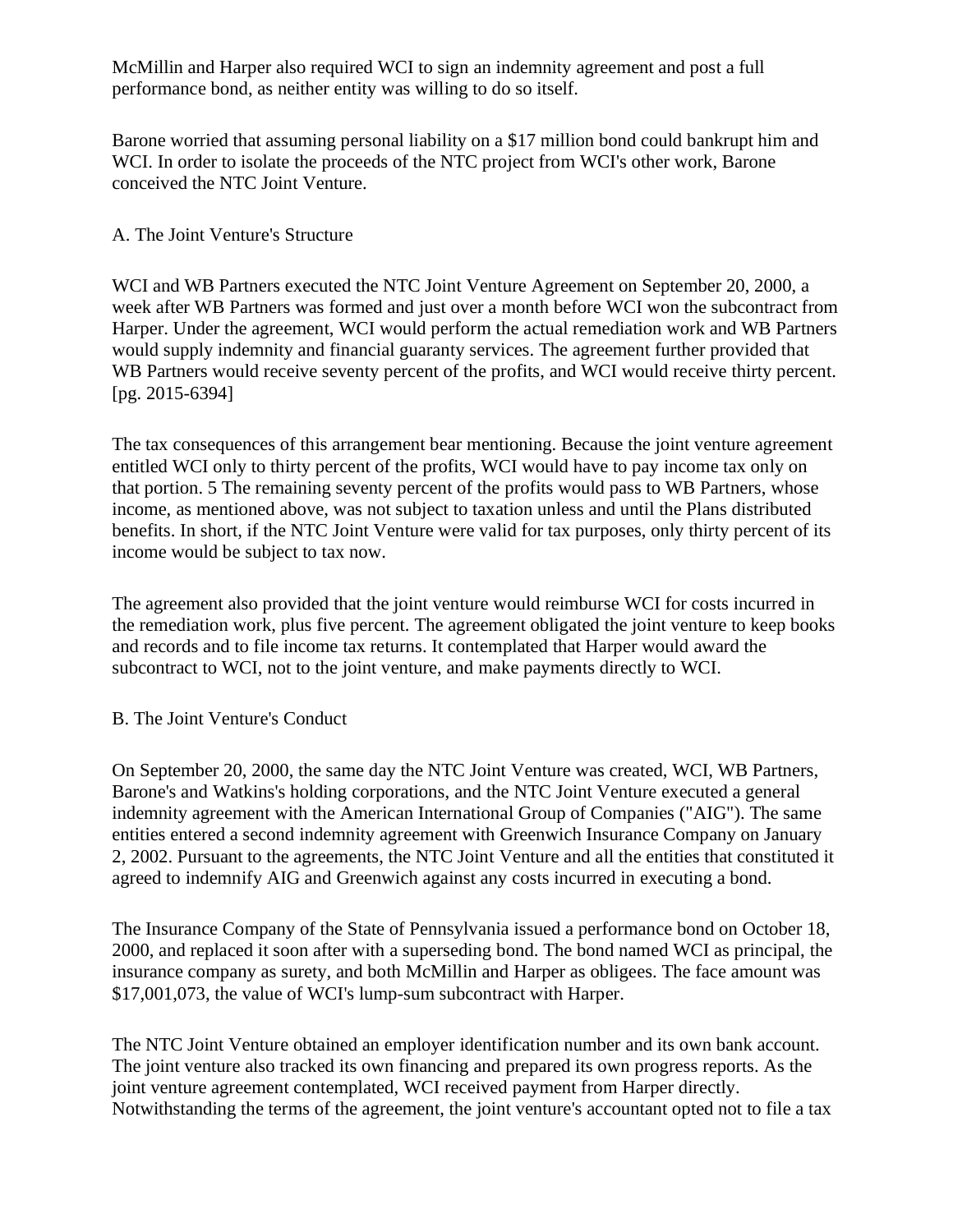return for the venture. Instead, the accountant believed that separately reporting WCI's and WB Partners' income from the NTC project was sufficient.

As of September 30, 2002, WCI had billed Harper for \$14,100,332, and incurred costs (plus five percent) of \$5,822,738. This yielded a profit of \$8,277,599, of which WB Partners was entitled to a seventy-percent share, or \$5,794,319. In reality, a WCI invoice reflects that WCI paid WB Partners only \$4,172,000, and kept for itself the remaining \$1,622,319. As a result, WB Partners received only 50.4% of the profits, not 70%. Barone testified that the extra \$1.6 million was a "bonus" to WCI in recognition of "a job well done."

IV. Sale of WCI's Assets to Kuranda Capital

WCI entered an asset purchase agreement with Kuranda Capital, LP ("Kuranda"), 6 on April 18, 2003. The parties agreed upon a purchase price for WCI's assets of \$4,923,091 in cash and a \$500,000 promissory note. As part of the transaction, Watkins, Barone, and WCI agreed not to compete with Kuranda in the environmental remediation business. The asset purchase agreement allocated \$3.4 million of the purchase price to the noncompetition agreement. Taxpayers' accountant reported all of the noncompetition agreement's proceeds, including interest from the note, on WB Partners' tax returns.

## V. Tax Court

The Commissioner notified WB Acquisition and WB Partners of tax deficiencies for the years 2002 through 2005. Taxpayers filed petitions for adjustment. The Tax Court held that (1) the NTC Joint Venture was not a valid partnership for tax purposes, (2) only WCI was bound by the noncompetition agreement, and the \$3.4 million allocated to the agreement was income only to WCI, and (3) accuracy-related penalties applied.

# **JURISDICTION**

This Court has jurisdiction over Taxpayers' timely appeal under 26 U.S.C. § 7482.

### STANDARD OF REVIEW

This Court reviews the Tax Court's conclusions of law de novo and its findings of fact for clear error. Custom Chrome, Inc. v. Comm'r, 217 F.3d 1117, 1121 [86 AFTR 2d 2000-5156] (9th Cir. 2000). Whether a valid partnership existed for tax purposes turns on whether the parties intended in good faith to act as partners. Comm'r v. Culbertson , 337 U.S. 733, 741-42 [37 AFTR 1391] (1949). Whether there was such an intent is a question of fact. Comm'r v. Tower, 327 U.S. 280, 287 [34 AFTR 799] (1946). To which party to attribute an item of income is a mixed question of law and fact, reviewed de novo "unless the question is primarily factual." Sparkman v. Comm'r, 509 F.3d 1149, 1157 [100 AFTR 2d 2007-6961] (9th Cir. 2007).

Where the Tax Court imposed an accuracy-related penalty, we review de novo whether substantial authority supported the taxpayer's position. Little v. Comm'r, 106 F.3d 1445, 1449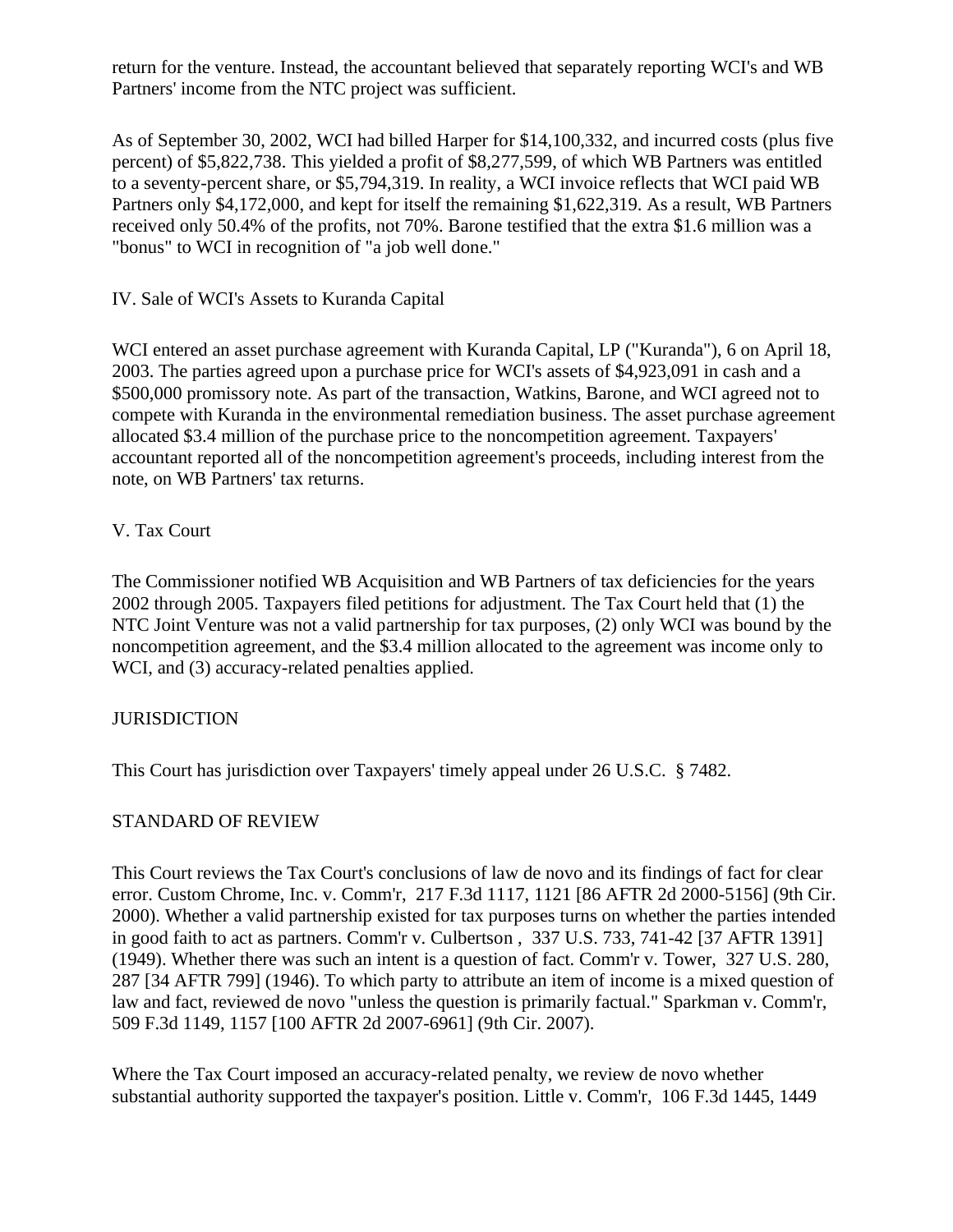[79 AFTR 2d 97-990] (9th Cir. 1997). Whether the taxpayer acted with reasonable cause and in good faith is a finding of fact reviewed for clear error. See Hansen v. Comm'r, 471 F.3d 1021, 1029-30 [98 AFTR 2d 2006-8234] (9th Cir. 2006) (holding that the Tax Court did not clearly err in finding a lack of reasonable cause and good faith).

Under the clear error standard, the Tax Court's fact findings are upheld if its "account of the evidence is plausible in light of the record viewed in its entirety." Wolf v. Comm'r, 4 F.3d 709, 712-13 [72 AFTR 2d 93-5740] (9th Cir. 1993) (quoting Serv. Emps. Int'l Union, AFL-CIO, CLC v. Fair Political Practices Comm'n, 955 F.2d 1312, 1317 n.7 (9th Cir. 1992), implied overruling recognized on other grounds by Mont. Right to Life Ass'n v. Eddleman, 343 F.3d 1085, 1091 n.2 (9th Cir. 2003)).

## DISCUSSION

I. Income from the NTC Project Attributed to WB Partners Was in Fact Income to WCI.

[1] Taxpayers raise two arguments in the alternative. First, they argue that the Tax Court clearly erred in finding that the NTC Joint Venture was not a valid partnership for tax purposes. Second, they argue that, even if the joint venture was not a valid partnership, WCI and WB Partners reached a bona fide agreement to compensate WB Partners for providing financial guaranties. We conclude that the Tax Court properly taxed WCI on all income from the NTC project.

A. The NTC Joint Venture Was Not a Valid Partnership for Tax Purposes.

For tax purposes, a "partnership" is "a syndicate, group, pool, joint venture, or other unincorporated organization" that carries on "any business, financial operation, or venture" and that is not "a corporation or a trust or estate." 26 U.S.C. §§ 761(a), 7701(a)(2). To determine whether a purported joint venture is a valid partnership, courts ascertain whether "the parties in good faith and acting with a business purpose intended to join together in the present conduct of the enterprise." Culbertson, 337 U.S. at 742. The Tax Court distilled from Culbertson eight factors to consider in measuring the parties' intent:

 $[(1)]$  [t]he agreement of the parties and their conduct in executing its terms;  $[(2)]$  the contributions, if any, which each party has made to the venture; [(3)] the parties' control over income and capital and the right of each to make withdrawals; [(4)] whether each party was a principal and coproprietor, sharing a mutual proprietary interest in the net profits and having an obligation to share losses, or whether one party was the agent or employee of the other, receiving for his services contingent compensation in the form of a percentage of income; [(5)] whether business was conducted in the joint names of the parties; [(6)] whether the parties filed Federal partnership returns or otherwise represented to respondent or to persons with whom they dealt that they were joint venturers; [(7)] whether separate books of account were maintained for the venture; and [(8)] whether the parties exercised mutual control over and assumed mutual responsibilities for the enterprise.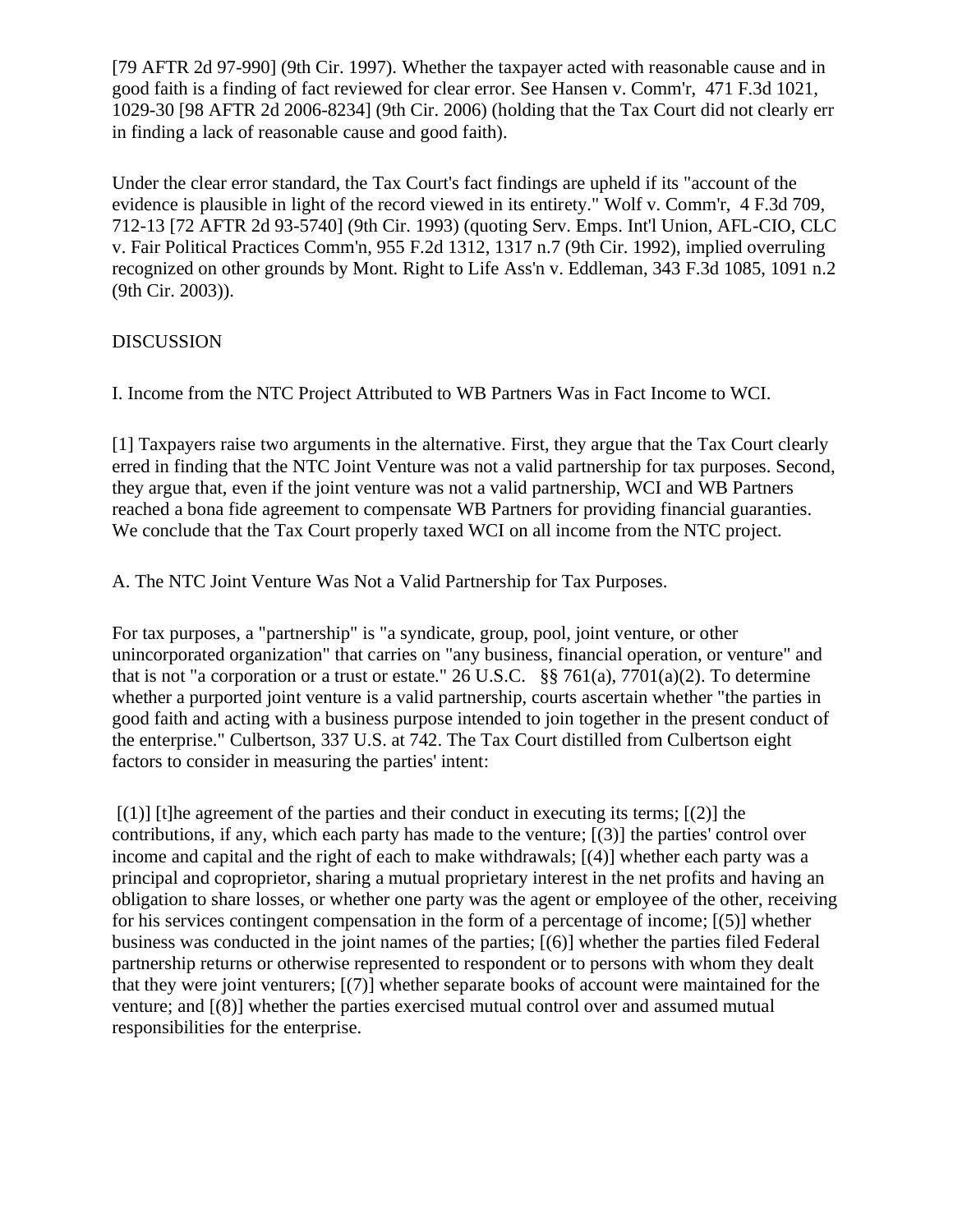Luna v. Comm'r, 42 T.C. 1067, 1077-78 (1964).

Here, the Tax Court concluded that the Luna factors weighed against the conclusion that the NTC Joint Venture was a valid partnership. Regarding the first factor, the court noted that the parties violated the terms of the joint venture agreement both by imposing a 50.4% profit cap on WB Partners and by failing to file a tax return. These deviations from the agreement suggested to the Tax Court that WCI and WB Partners did not intend in good faith to act as partners. Second, the court found that WB Partners contributed nothing of value to the joint venture because the performance bond was issued based not on WB Partners' financial guaranties, but on the collective net worth of WCI, WB Partners, Barone, Watkins, DJB, and GSW as related entities. The marginal value of WB Partners' guaranty suggested that WB Partners did not make a meaningful contribution to the joint venture. Third, the venture's imposition of a profit cap on WB Partners demonstrated that WB Partners exercised no control over income and capital, further suggesting that WB Partners did not act as a bona fide partner.

Fourth, the profit cap and the joint venture agreement's provision guaranteeing reimbursement of WCI's costs showed that WCI and WB Partners did not intend to share profits and losses as bona fide partners would. Concerning the eighth factor, the court found that WB Partners' concession of a large portion of the prof[pg. 2015-6396] its to which it was entitled showed that the parties did not exercise mutual control over the enterprise. The court found the remaining factors neutral in light of the joint venture's efforts to conduct itself as a valid partnership, such as opening a separate bank account and keeping its own records. 7

On appeal, Taxpayers take issue only with the Tax Court's finding regarding the second Luna factor-that WB Partners contributed nothing of value to the NTC Joint Venture. They do not dispute the Tax Court's application of the Luna factors in any other respect, except to assert that the court's assessment of WB Partners' contribution to the venture "infected" its analysis of the other factors.

Before the Tax Court, Taxpayers argued that WB Partners' financial guaranty was an essential contribution to the NTC Joint Venture because WCI could not have won the NTC project without it. The Tax Court disagreed. It specifically noted that WCI won the NTC bond based on "the combined net worth and financial guaranties of each of WCI, WB Partners, Barone, Watkins, DJB, and GSW," not based on WB Partners' guaranty alone. Moreover, the court reasoned that WB Partners would have supplied a guaranty even if the joint venture had never existed, by virtue of being the parent entity of WCI. Finally, the court noted that only WB Partners received compensation for its financial guaranty, while Barone, Watkins, DJB, and GSW each guaranteed the bond without receiving a share of the NTC project's profits. If WB Partners' guaranty warranted compensation to the tune of seventy percent of the profits, the Tax Court reasoned, then surely the other entities' guaranties also called for some share of the proceeds.

On appeal, Taxpayers argue that WB Partners' financial guaranty and those of its owners and their employees were in fact a valuable contribution because WCI could not otherwise have posted a performance bond. They contend that Tax Court case law supports this conclusion. In Maxwell v. Commissioner, 29 T.C.M. (CCH) 1356 [¶70,293 PH Memo TC] (1970), a bridge construction corporation and its majority owner formed a joint venture to bid on a lucrative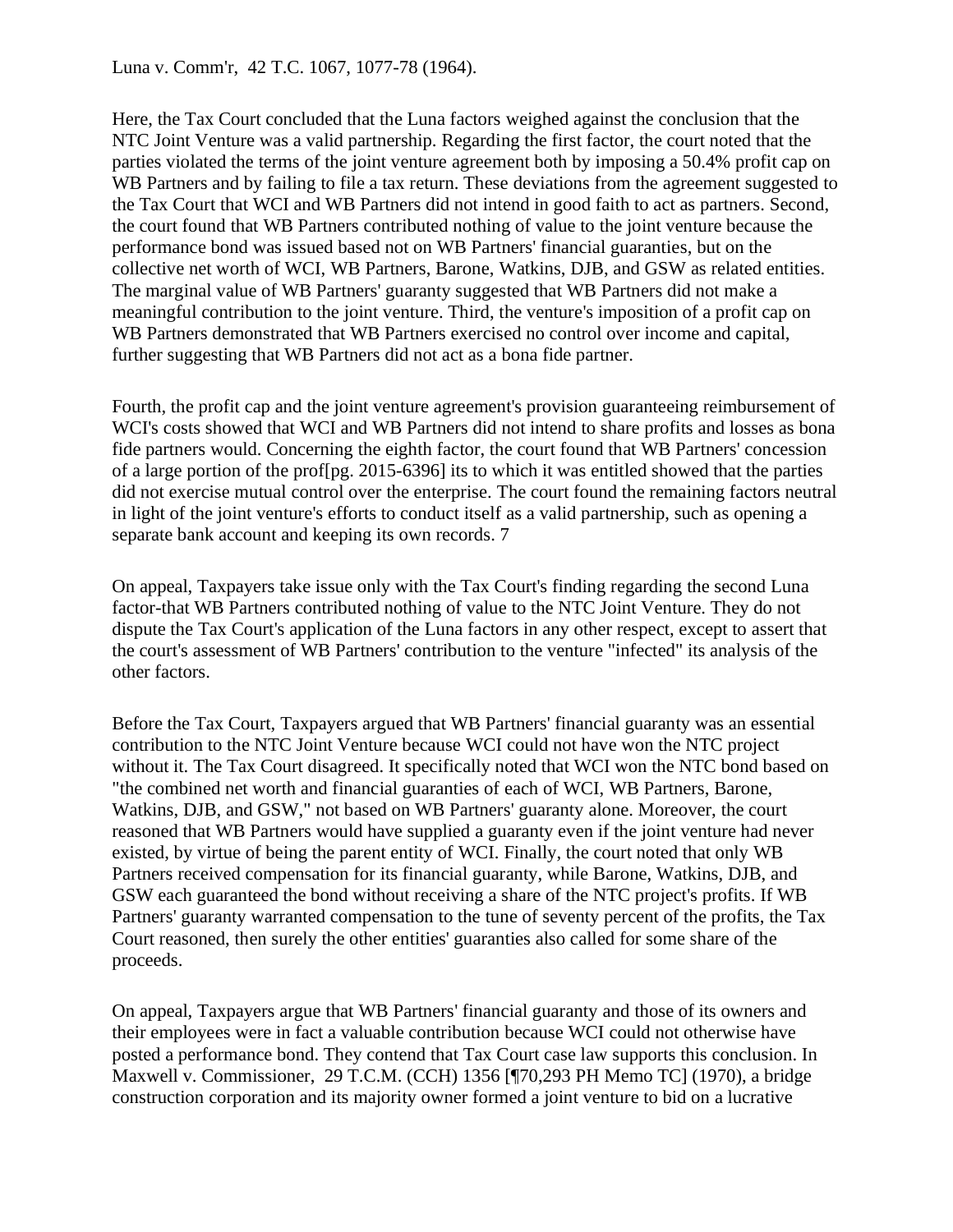contract. Id. at 1358. The corporation supplied all the materials and labor, and the owner provided a personal financial guaranty to enable the corporation to post a bond. Id. Because the corporation's net worth was not alone sufficient to secure the bond, the Tax Court found that the owner's guaranty was a valuable contribution showing intent to form a partnership. Id. at 1362.

As in Maxwell, Taxpayers argue, WCI could not have secured the necessary \$17 million bond on its own. WB Partners' guaranty, along with those of its partner holding corporations and their employees, made obtaining that bond possible. Because WB Partners' financial guaranty, as well as those of Barone, Watkins, and their holding corporations, enabled WCI to obtain a performance bond, Taxpayers argue that the Tax Court clearly erred in finding that WB Partners contributed nothing valuable to the joint venture.

We conclude that the record supports the Tax Court's finding that WB Partners contributed no value to the NTC Joint Venture. Had the joint venture never existed, WB Partners would still be obligated to offer Barone's and Watkins's guaranties because both men promised to provide financial services as necessary to support WB Partners' business. As WB Partners' wholly owned subsidiary, WCI would have been entitled to Barone's and Watkins's guaranties even if WB Partners did not promise to provide those guaranties to the joint venture.

In September of 2000, in their employment agreements with the holding corporations DJB and GSW, Barone and Watkins promised to provide guaranties to enable the corporations' clients to post performance bonds. Later that month, DJB and GSW amended WB Partners' general partnership agreement to offer Barone's and Watkins's services as "necessary to manage and conduct the business of [WB Partners]." The amendment offered Barone's and Watkins's services not only to WB Partners itself, but also to any "third parties in connection with" WB Partners' business.

WCI's environmental remediation work for the NTC redevelopment project was part of WB Partners' business because WB Partners wholly owned WB Acquisition, which in turn wholly owned WCI. Because WCI's work on the NTC project was part of WB Partners' business, the partnership agreement required Barone and Watkins to provide any financial guaranties necessary to permit WCI to obtain the bond it needed to perform the work. Accordingly, WB Partners was obligated to furnish Barone's and Watkins's guaranties inde[pg. 2015-6397] pendently of the joint venture agreement. WB Partners' commitment to provide guaranties to the NTC Joint Venture therefore was superfluous.

Not only did Barone's and Watkins's guaranties contribute no value to the joint venture independent of what they were already obligated to provide, but the record also belies any argument that WB Partners' own guaranty, or those of DJB and GSW, held independent value. An employee of AIG, one of the companies that executed an indemnity agreement with the NTC Joint Venture, remarked that the performance bond issued because WCI, Barone, and Watkins were "financially sound indemnitors." The employee recalled that WCI's financial condition was "very good" and that Barone and Watkins both had a "pretty high" net worth. He did not remember WB Partners' financial condition (or that of DJB and GSW) at all. Moreover, at the time WB Partners provided its guaranty, it had no other assets outside its equity in the NTC Joint Venture and WB Acquisition. This evidence supports the Tax Court's conclusion that WB Partners' guaranty contributed no additional value to the NTC Joint Venture. Only Barone's and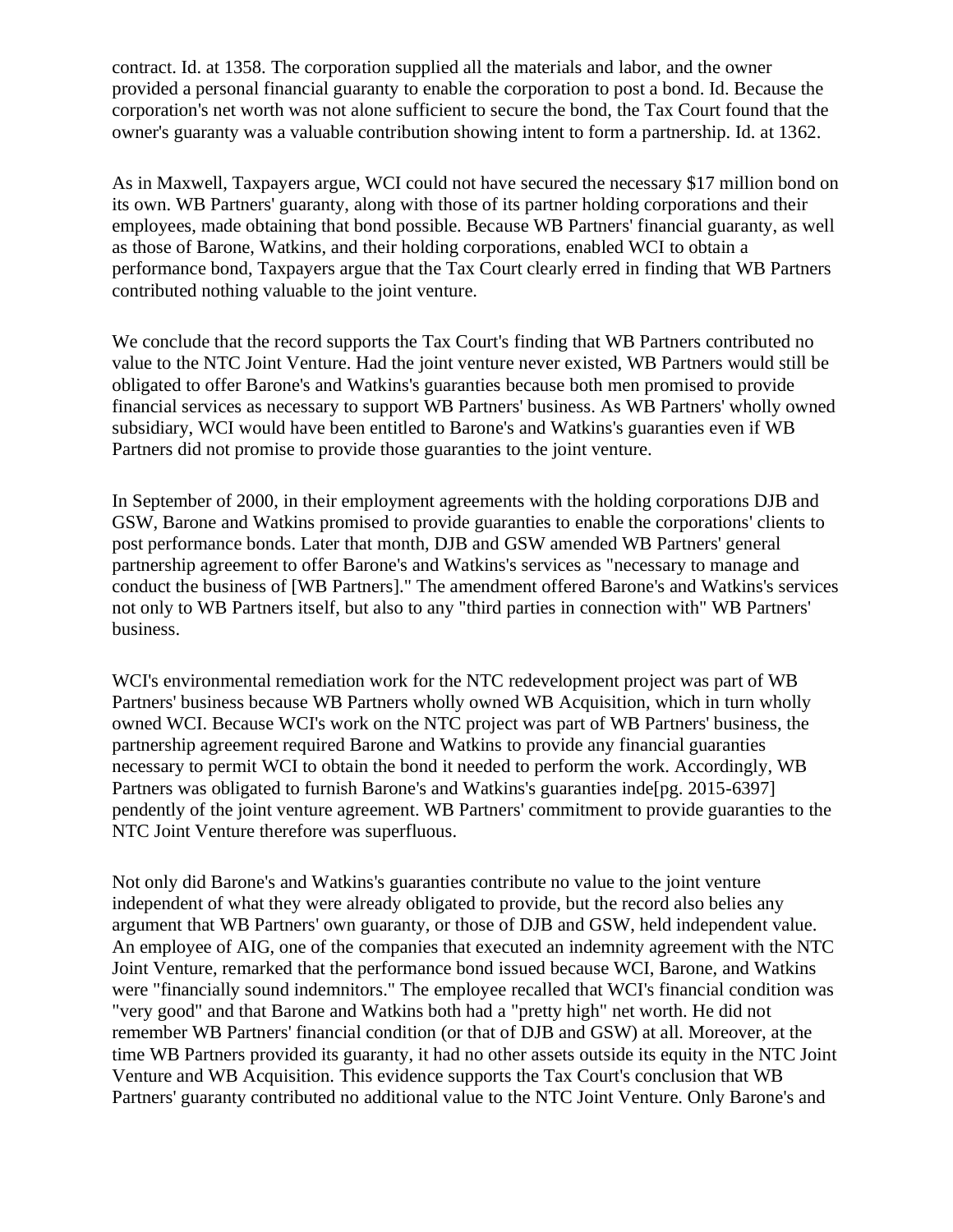Watkins's guaranties enhanced WCI's ability to secure a performance bond, and they were obligated to provide the guaranties purely by virtue of their employment agreements and the amended partnership agreement. Maxwell is therefore inapposite, as the majority shareholder in that case was not obligated to offer his personal guaranty by any contract outside of the partnership agreement. See 29 T.C.M. (CCH) at 1358.

Because Barone and Watkins were contractually obligated to provide any guaranties necessary to permit WCI to perform environmental remediation work, WB Partners' separate commitment to provide those guaranties to the joint venture was superfluous. The Tax Court therefore did not clearly err in concluding that WB Partners contributed nothing of value to the NTC Joint Venture. Because Taxpayers do not challenge the Tax Court's analysis of any of the other Luna factors, it necessarily follows that the Tax Court did not clearly err in finding that Taxpayers did not intend to operate the NTC Joint Venture as a bona fide partnership. See Luna , 42 T.C. at 1077-79; Culbertson, 337 U.S. at 742.

B. WCI and WB Partners Did Not Agree in Good Faith To Share Profits.

Of course, if the NTC Joint Venture was not a valid partnership for tax purposes, then WB Partners does not have a partnership interest entitling it to declare as income a share of the profits from the NTC project. Taxpayers argue in the alternative that WCI agreed in good faith to assign WB Partners a share of the profits in exchange for WB Partners' signing the indemnity agreement.

Where a taxpayer agreed to pay a portion of the profits from an enterprise in exchange for financial assistance from another, that portion of the profits is income to the entity providing the assistance, not to the taxpayer. See Stevens Bros. & Miller-Hutchinson Co., Inc. v. Comm'r, 24 T.C. 953, 956-57 (1955). In Stevens Brothers, the taxpayer, a corporation in the heavy construction business, was unable to bid on a public works project because it had insufficient capital to obtain a loan. Id. at 954. Another corporation agreed to loan the taxpayer the necessary additional capital in exchange for a one-half share of the profits from the project. Id. at 955. In accordance with the agreement, the taxpayer declared only half of the profits as income. Id. at 956. The Tax Court held that this was proper. Id. The risk of loss to the second corporation was real, the terms of the agreement were fair, and the interests of both corporations were sufficiently "adverse" to permit the conclusion that the contract was "bona fide." Id. In addition, the corporations actually shared the profits at the agreed-upon fifty-percent division, further demonstrating that the agreement was genuine. Id.

Taxpayers argue that, as in Stevens Brothers, WCI and WB Partners agreed that WB Partners would receive a portion of the profits from the NTC project in exchange for providing necessary financial assistance to WCI-in this case, a financial guaranty. As in Stevens Brothers, WB Partners assumed substantial financial risk by agreeing to indemnify the surety on the performance bond. Also as in Stevens Brothers, Taxpayers assert, the parties to the joint venture agreed that WB Partners would receive a percentage share of the profits in exchange for its guaranty.

To the contrary, Taxpayers' conduct shows that WCI and WB Partners did not reach a bona fide agreement to transfer a share of the profits to WB Partners in exchange for its guaranty.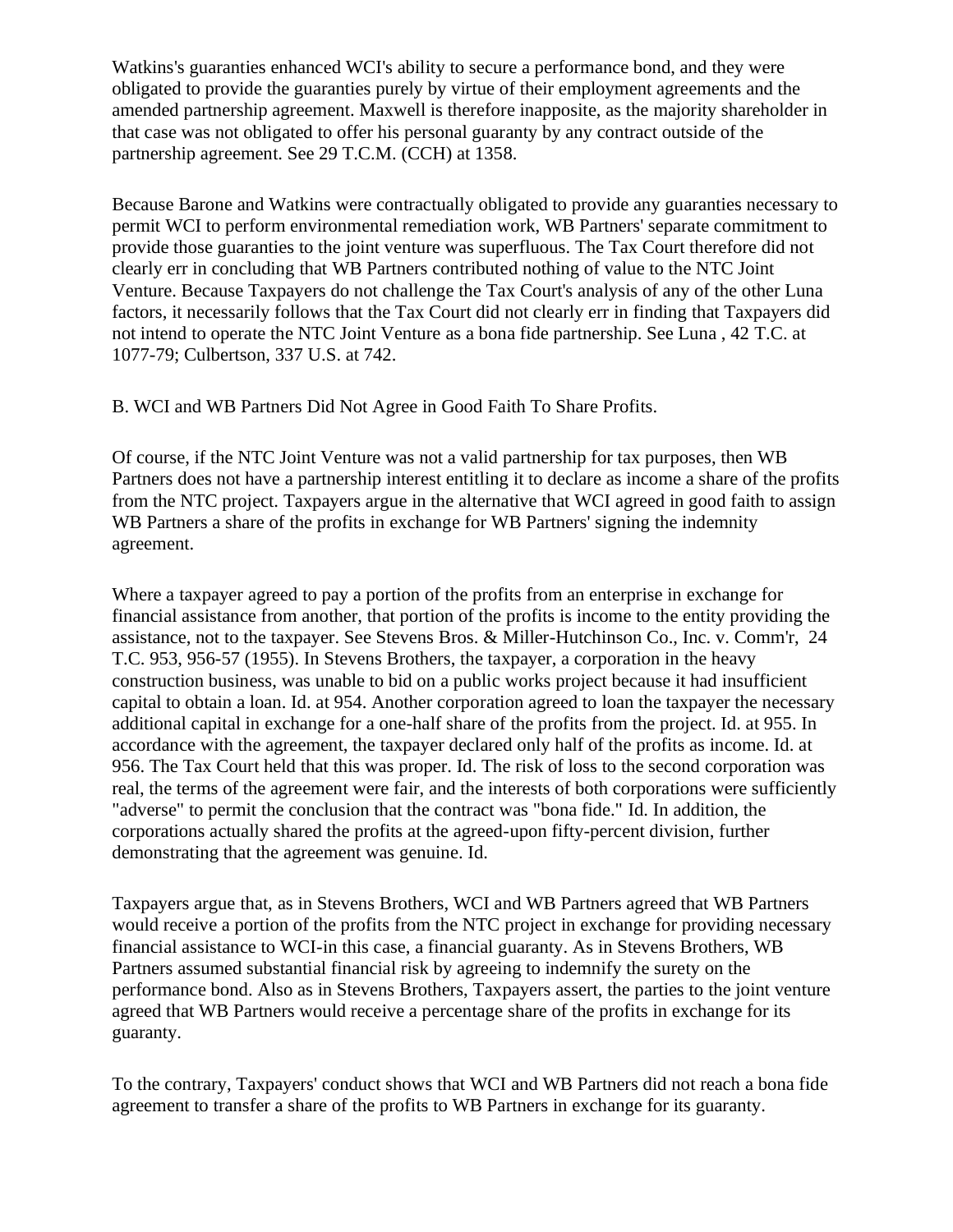According to the joint venture agreement, WB Partners was to receive seventy percent of the profits for this service. Instead, as reflected in an invoice, WCI unilaterally reduced WB Partners' share to 50.4%. It is questionable that a company dealing with WCI at arms' length would give up a nearly twenty-percent share of the profits-approximately \$1.6 million-so casually. This disregard for the joint venture agreement's terms demonstrates that WCI and WB Partners did not intend in good faith to be [pg. 2015-6398] bound by that agreement. 8 Accordingly, the Tax Court did not clearly err in finding that WCI and WB Partners did not reach a bona fide agreement to share profits. Cf. Stevens Bros., 24 T.C. at 956 (noting that the lending corporation received "payment of the agreed amounts").

The record supports the Tax Court's finding that WB Partners contributed no value to the NTC Joint Venture, and therefore that WB Partners and WCI did not act as bona fide partners. See Luna , 42 T.C. at 1077-79; Culbertson, 337 U.S. at 742. WCI's arbitrary reduction of WB Partners' share of the proceeds further supports the Tax Court's finding that the two entities did not reach a bona fide agreement to share profits. Cf. Stevens Bros., 24 T.C. at 956. Accordingly, the Tax Court properly determined that all of the profits from the NTC Joint Venture were income to WCI.

II. Proceeds from the Noncompetition Agreement Were Income to WCI Rather Than WB Partners.

[2] The "first principle of income taxation" is "that income must be taxed to him who earns it." Culbertson, 337 U.S. at 739-40. When a commercial transaction includes a noncompetition agreement, the portion of the proceeds allocated to that agreement is income to the persons who promised not to compete. For example, when an agreement to sell a corporation's assets includes promises by its shareholders that they will not compete with the purchaser, the shareholders must declare as income the consideration they receive for their promises. See Beals' Estate v. Comm'r, 82 F.2d 268, 270 [17 AFTR 621] (2d Cir. 1936) (holding that stock transferred in exchange for a taxpayer's agreement not to compete was income to the taxpayer, and not merely "ancillary" to a larger reorganization plan); Cox v. Helvering, 71 F.2d 987, 988 [14 AFTR 359] (D.C. Cir. 1934) (holding that money paid in exchange for a shareholder's agreement not to compete was income to the shareholder). By promising not to compete with the purchaser's business, the shareholders "earn" the consideration that the purchaser offers in exchange for the promise. See Cox, 71 F.2d at 988 ("If [a person] refrains from exercising his skill and ability in a particular line for a definite period, what he receives in compensation ... is income.").

Of the roughly \$5.5 million price at which Kuranda agreed to purchase WCI's assets, the Tax Court concluded that the \$3.4 million portion allocated to the noncompetition agreement was income to WCI, not WB Partners. The noncompetition clause prohibits Barone, Watkins, and WCI from engaging in "Competing Services," which are defined to include any

(i) service that has been provided, performed or offered by or on behalf of WCI (or any predecessor of WCI) at any time on or prior to the date of this Noncompetition Agreement that involves or relates to asbestos, mold, and lead abatement in residential, commercial and government properties; (ii) service that is substantially the same as, is based upon or competes in any material respect with any service referred to in clause "(i)" of this sentence.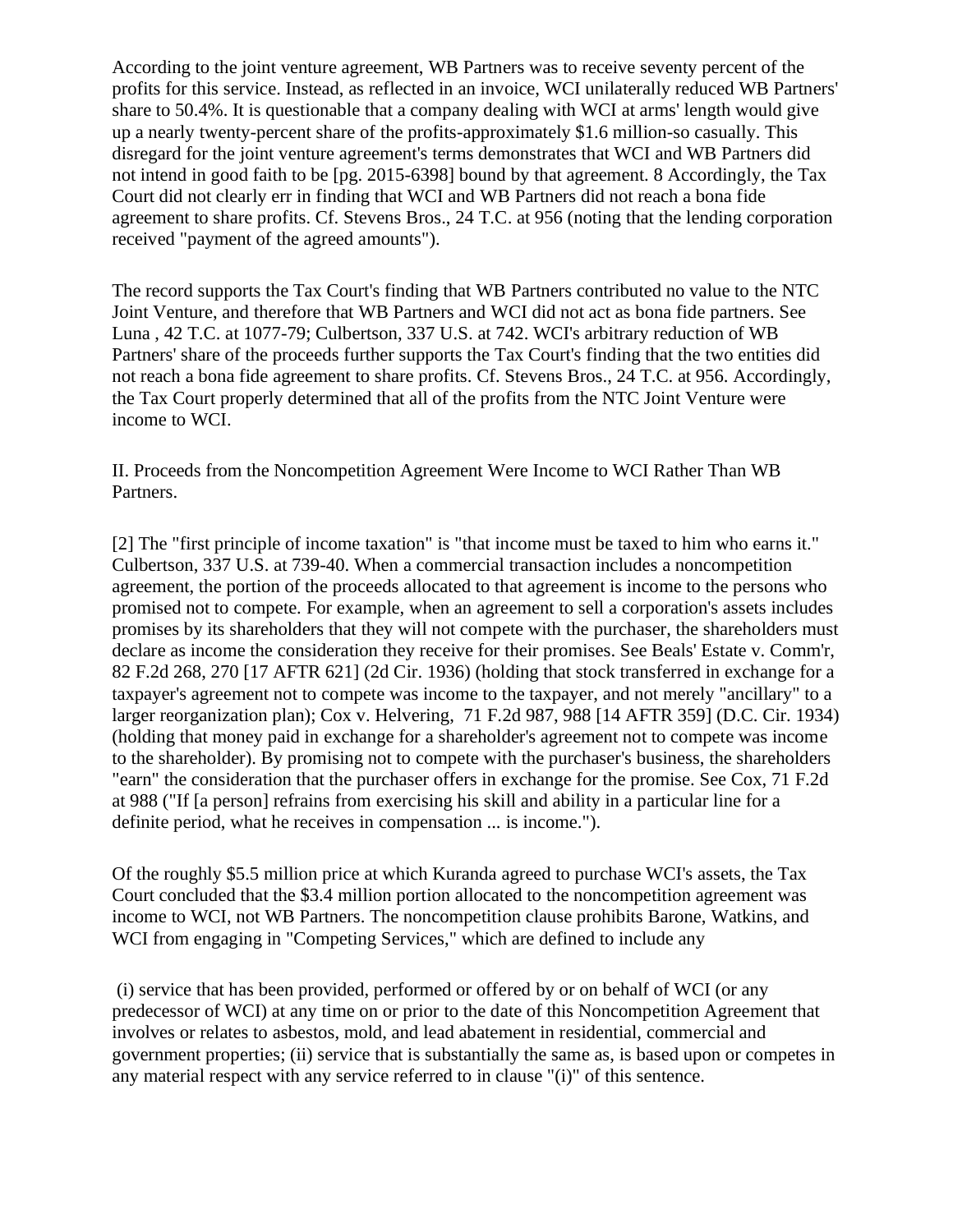(alterations omitted). To summarize, Barone, Watkins, and WCI agreed not to compete with Kuranda in providing any service related to "asbestos, mold, and lead abatement."

The Tax Court noted that WCI was the only signatory to the noncompetition agreement ever to perform "asbestos, mold, and lead abatement" services. Moreover, it was the only entity bound by the agreement that "had the proper licenses and permits to perform the necessary construction and excavation work." While Barone's and Watkins's services were necessary to WCI's operations, the court found that WCI was entitled to those services because both men were WCI officers. As the only entity capable of competing with Kuranda in providing environmental remediation services, the court found, WCI was the only party truly bound by the agreement. The Tax Court therefore concluded that WCI earned all of the proceeds. Accordingly, it found that the interest on Kuranda's \$500,000 promissory note was also income to WCI, not WB Partners. Because the Tax Court's analysis was "primarily factual," we review its assignment of the proceeds of the noncompetition agreement to WCI for clear error. See Sparkman , 509 F.3d at 1155, 1157.

As Taxpayers correctly observe, the Tax Court erred in finding that only WCI was bound by the noncompetition agreement. Instead, the agreement also bound Barone and Watkins personally. Contrary to the Tax Court's reasoning, Barone's and Watkins's status as WCI officers does not entitle WCI to their services because Barone and Watkins were employees of their holding corporations, [pg. 2015-6399] DJB and GSW, not of WCI. Further, even if they were employees of WCI, Barone and Watkins were free to terminate their relationship with WCI at any time. Because California is an at-will employment state, WCI was not entitled to Barone and Watkins's services in the future absent a contractual agreement to that effect. See Cal. Lab. Code § 2922 ("An employment, having no specified term, may be terminated at the will of either party on notice to the other."); Guz v. Bechtel Nat'l, Inc., 8 P.3d 1089, 1110 (Cal. 2000) ("The mere existence of an employment relationship affords no expectation, protectible by law, that employment will continue ... unless the parties have actually adopted such terms."). The record contains no evidence of such an agreement. Accordingly, under California law, Barone and Watkins were free to sever their ties to WCI and perform environmental remediation services for another company. The noncompetition agreement therefore bound Barone and Watkins personally not to compete with Kuranda in the environmental remediation business.

Taxpayers go on to argue that the noncompetition agreement binds Barone and Watkins alone, not WCI, and that WB Partners, not Barone and Watkins, is entitled to the proceeds of the agreement. This argument rests on two fundamental misapprehensions. First, by its plain terms, the agreement forbids "[e]ach of Seller, Watkins and Barone" from performing competing services. The agreement goes on to provide that the \$3.4 million amount be "allocated as partial consideration for Seller's and the Shareholders' obligations" not to compete. The asset purchase agreement defines "Seller" as WCI, and "Shareholders" refers to Barone and Watkins. The terms of the noncompetition agreement demonstrate that Barone, Watkins, and WCI each earned a share of the \$3.4 million proceeds.

Second, the proceeds of the noncompetition agreement are not income to WB Partners because the partnership, like WCI, has no future claim to Barone's and Watkins's services. It is true that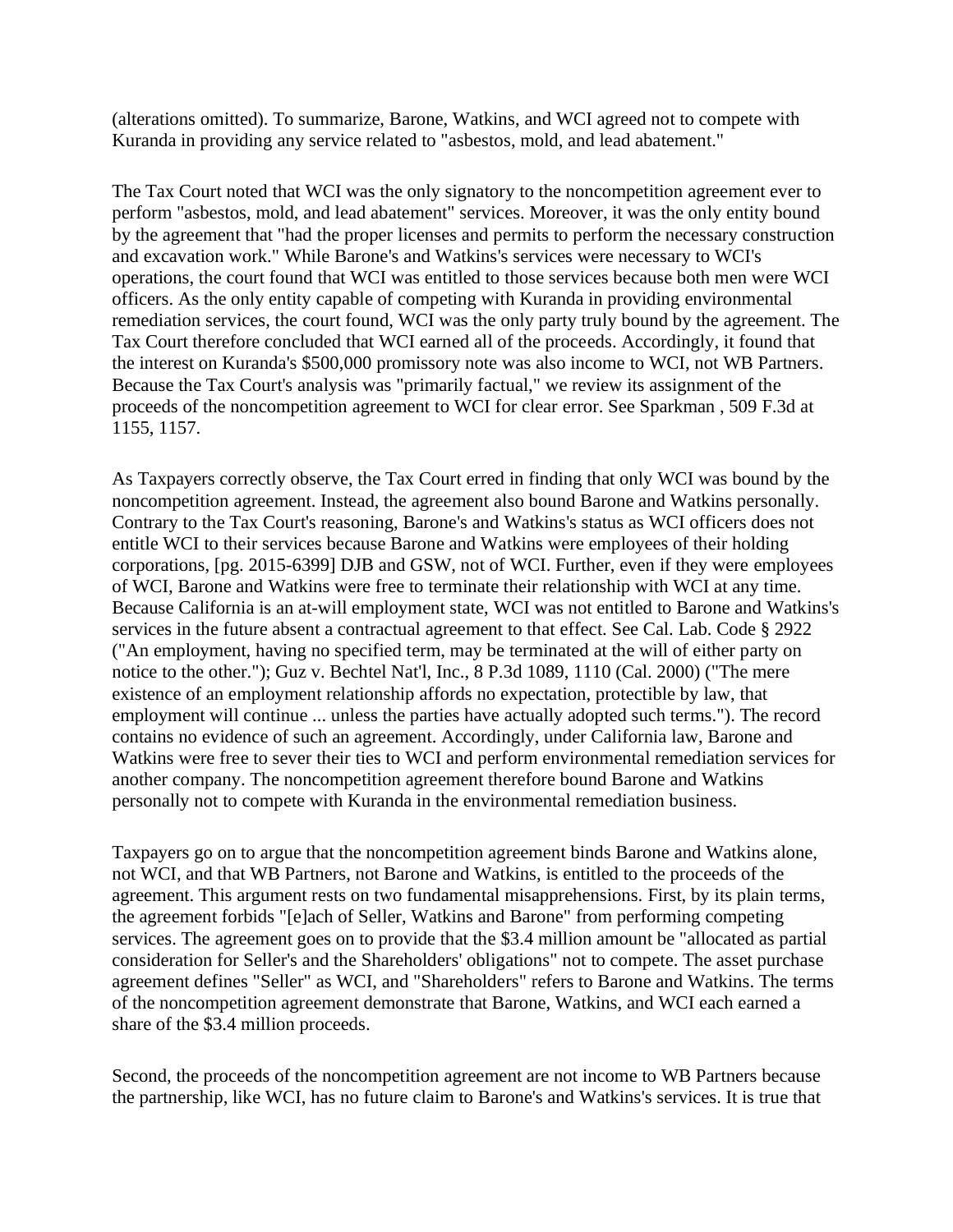Barone and Watkins agreed to provide their services exclusively for their holding corporations, DJB and GSW. DJB and GSW, in turn, agreed to provide Barone's and Watkins's services to WB Partners. However, Barone's and Watkins's employment agreements with DJB and GSW provide that either party may terminate employment at any time with ninety days' notice to the other. Accordingly, Barone and Watkins were free to leave DJB and GSW and go off to perform environmental services for another company. Because WB Partners had no right to expect Barone and Watkins to continue to provide their services into the future, Barone's and Watkins's agreement not to compete with Kuranda may not be imputed to WB Partners. WB Partners therefore earned no part of the consideration for the noncompetition agreement.

WCI, Barone, and Watkins each are individually bound not to compete with Kuranda, and therefore are each entitled to a share of the noncompetition agreement. See Beals' Estate, 82 F.2d at 270; Cox, 71 F.2d at 988. Because WB Partners has no claim to Barone's and Watkins's future services, WB Partners is entitled to no share at all. See Culbertson, 337 U.S. at 739-40. Accordingly, the Tax Court did not clearly err in declining to assign any portion of the proceeds of the noncompetition agreement to WB Partners. 9

III. The Tax Court Properly Assessed Accuracy-Related Penalties.

[3] The Internal Revenue Code imposes a twenty-percent penalty on "[a]ny substantial understatement of income tax." 26 U.S.C. § 6662(b)(2), (a). Even in the event of a substantial understatement, however, the taxpayer may escape the penalty if one or both of two conditions applies. First, a taxpayer does not owe a penalty where the taxpayer can identify "substantial authority" supporting its treatment of an item of income. 26 U.S.C. § 6662(d)(2)(B)(i). Second, to the extent that the taxpayer had reasonable cause for its position and acted in good faith, the penalty does not apply. 26 U.S.C.  $\S 6664(c)(1)$ .

The Tax Court assessed penalties against Taxpayers for substantially understating their income. Taxpayers argue that the Tax Court's decisions in Maxwell and Stevens Brothers furnish substantial authority for their positions that the NTC Joint Venture was a valid partnership and that the parties to the venture agreed in good faith to share profits. They also contend that they relied reasonably and in good faith on the advice of their accountant in reaching those positions. Finally, they assert that their positions are reasonable in light of the complexity of the law governing the validity of partnerships for tax purposes. For the reasons discussed below, we reject Taxpayers' arguments and affirm the district court's imposition of accuracy-related penalties. [pg. 2015-6400]

A. Maxwell and Stevens Brothers Do Not Furnish Substantial Authority for Taxpayers' Position.

"The substantial authority standard" is somewhat less stringent than the "more likely than not standard." Treas. Reg. § 1.6662-4(d)(2). Substantial authority supports the taxpayer's position if, taking into account all relevant authorities, "the weight of the authorities supporting" the taxpayer's position is "substantial" when compared to the weight of authorities that are contrary to the taxpayer's position.  $§ 1.6662-4(d)(3)(i)$ . The weight that a court should assign to an authority "depends on its relevance and persuasiveness, and the type of document providing the authority." § 1.6662-4(d)(3)(ii). A Tax Court disposition may be relevant authority, but is "not particularly relevant" if it "is materially distinguishable on its facts." Id.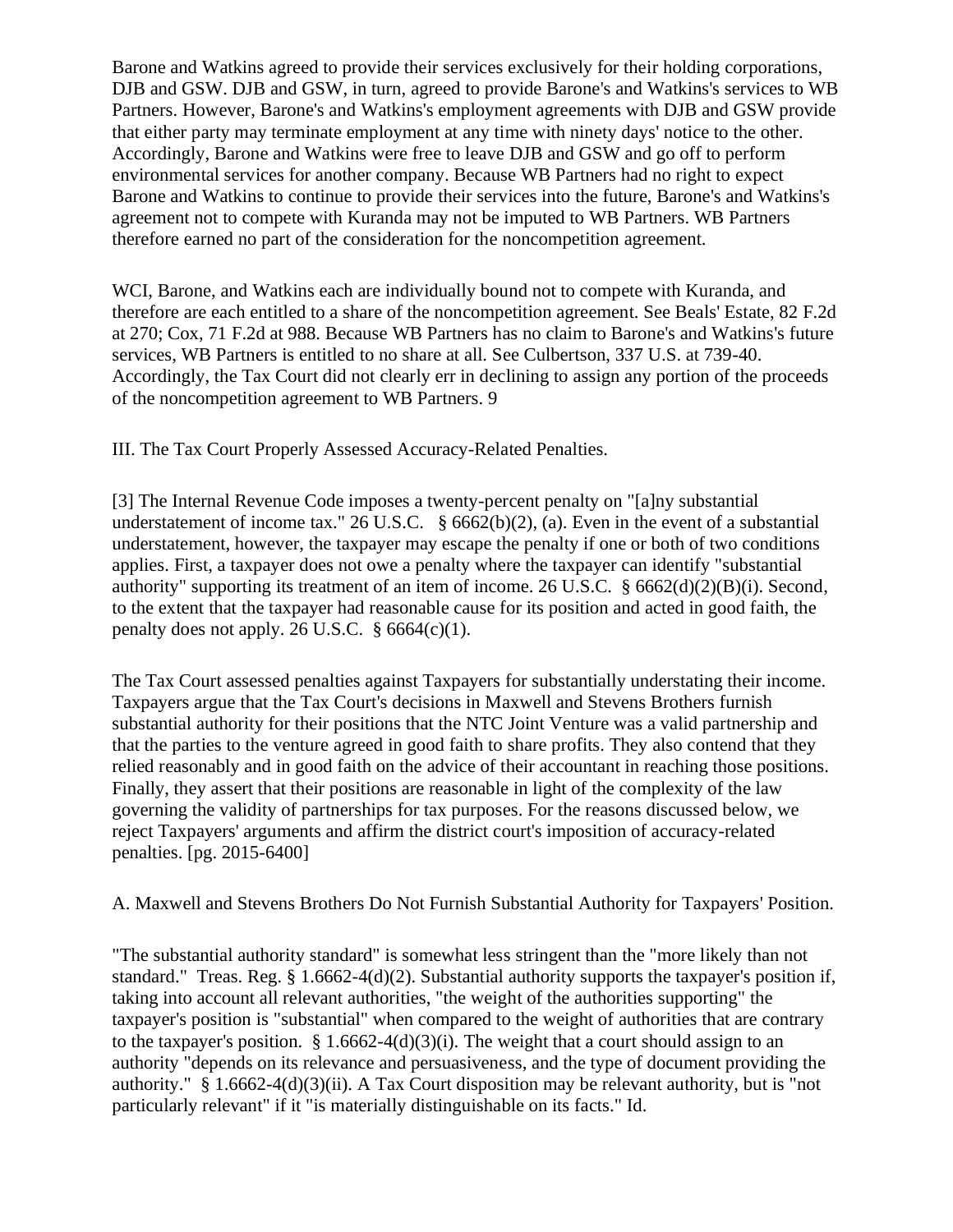Taxpayers advance two Tax Court opinions as substantial authority for their position that the share of the profits from the NTC project transferred to WB Partners is properly WB Partners' income. One is Maxwell, in which the court found that a corporation and its majority shareholder formed a valid partnership when the shareholder agreed to guarantee a necessary bond in exchange for a share of the profits. 29 T.C.M. (CCH) at 1362. The second is Stevens Brothers, in which the court held that a corporation properly declared only half the profits from a project as income where it agreed to pay the other half to another corporation in exchange for a capital loan. 24 T.C. at 955-56.

Maxwell and Stevens Brothers do not amount to substantial authority because they are materially distinguishable. In each case, the taxpayer reached a bona fide agreement to share the profits from an endeavor in exchange for a financial guaranty or loan. In this case, the joint venture's decision to cap WB Partners' share at a rate apparently plucked from thin air shows that the profit-sharing agreement was not bona fide. The absence of a good-faith profit-sharing agreement distinguishes this case from Maxwell and Stevens Brothers, and leaves Taxpayers' position unsupported by substantial authority. See Treas. Reg.  $\S 1.6662-4(d)(3)(ii)$ .

B. Taxpayers May Not Claim Reasonable Reliance on Their Accountant's Opinion Because the Accountant Was Not Involved in Designing the NTC Joint Venture's Structure.

Reliance on professional advice may establish reasonable cause and good faith. Treas. Reg. § 1.6664-4(b)(1). The Tax Court requires a taxpayer to prove three elements in order to show that reliance on advice was reasonable: "(1) The adviser was a competent professional who had sufficient expertise to justify reliance, (2) the taxpayer provided necessary and accurate information to the adviser, and (3) the taxpayer actually relied in good faith on the adviser's judgment." Neonatology Assocs., P.A. v. Comm'r, 115 T.C. 43, 99 (2000). Once the Commissioner produces evidence showing that an accuracy-related penalty applies, the burden of proving the existence of reasonable cause and good faith falls on the taxpayer. Higbee v. Comm'r, 116 T.C. 438, 449 (2001); cf. Sparkman, 509 F.3d at 1161 (noting that the taxpayer bears the burden of overturning the Commissioner's imposition of a negligence penalty under 26 U.S.C. § 6662).

Taxpayers argued before the Tax Court that they reasonably relied on the advice of their accountant in deciding how to treat the proceeds from the NTC Joint Venture. The Tax Court noted that the accountant had not participated in any way in structuring the joint venture or any of the entities that comprised it, but merely prepared Taxpayers' tax returns based on information given him. Accordingly, the court found that Taxpayers had not supplied the accountant with "all the necessary and accurate information," and therefore that their reliance on the accountant's tax returns was not reasonable.

Taxpayers argue that the Tax Court clearly erred in failing to specify what necessary information they neglected to provide to the accountant. They assert that the accountant was "fully aware of the NTC Joint Venture and the allocation of income between WCI and WB Partners."

The Tax Court did not clearly err. "The mere fact that a certified public accountant has prepared a tax return does not mean that he or she has opined on any or all of the items reported therein." Neonatology Assocs., 115 T.C. at 100. Nothing in the record suggests that the accountant knew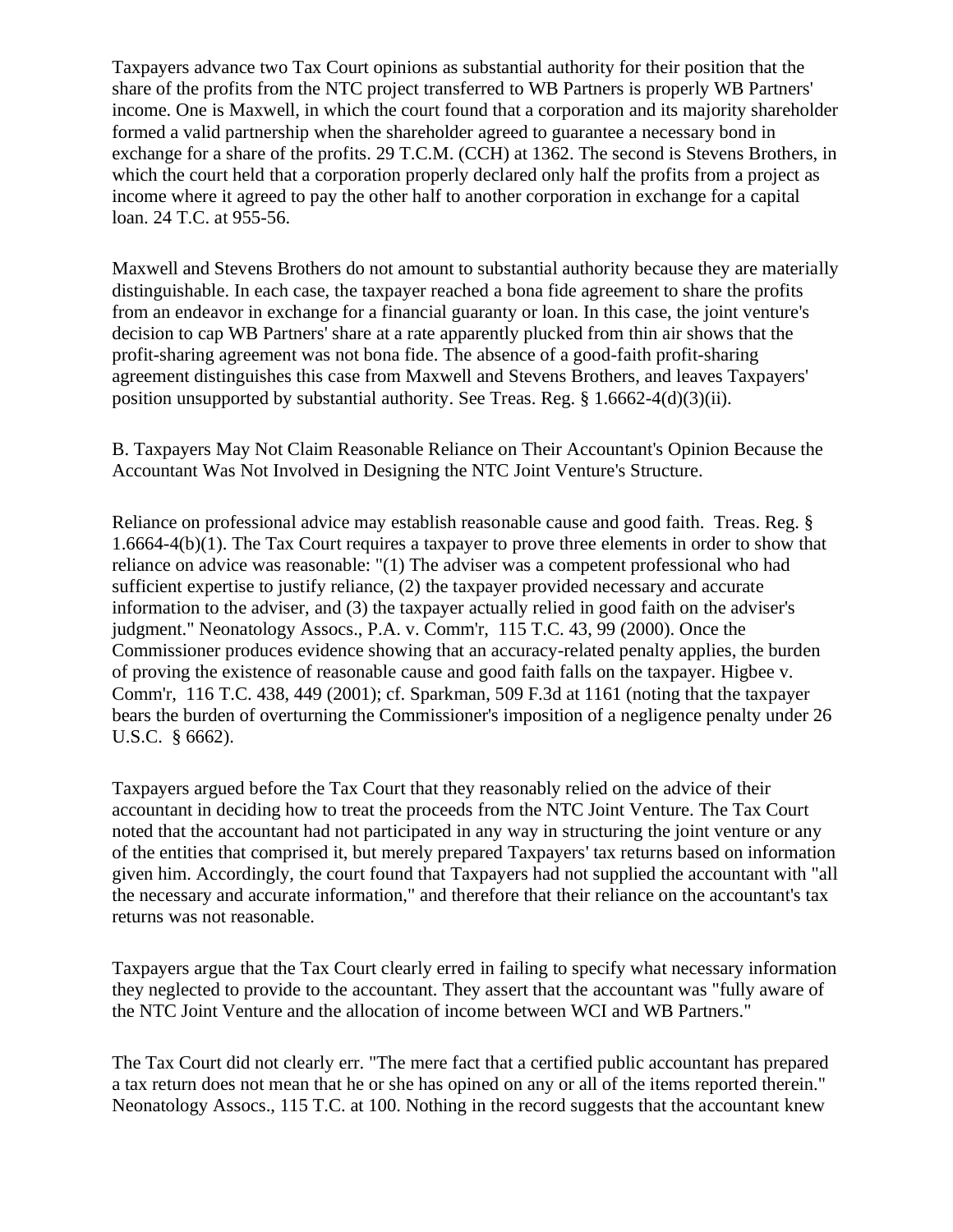Barone's reasons for erecting the NTC Joint Venture, information the accountant would need in order to opine on its validity for tax purposes. See Treas. Reg.  $\S 1.6664-4(c)(1)(i)$  (listing the taxpayer's purpose for a transaction as information the adviser must consider). More importantly, nothing in the record indicates that Taxpayers even asked the accountant for such an opinion. Instead, the record reveals only that the accountant prepared tax returns for the entities involved in the joint venture based on data supplied to him. Taxpayers have not met their burden of showing reasonable reliance on the accountant's advice. See Treas. Reg. § 1.6664-4(b)(1); Higbee, 116 T.C. at 449. [pg. 2015-6401]

C. Taxpayers Cannot Show That the Understatement of Income Was Due to a Reasonable Misunderstanding of Tax Law Because the Principles Governing Whether a Partnership Is Valid Are Well Settled.

A taxpayer may show reasonable cause and good faith where the law governing its position "w[as] not settled" when the taxpayer asserted it. See Patel v. Comm'r, 138 T.C. 395, 417 (2012) (finding that a taxpayer reasonably claimed a deduction where the law governing the deduction's availability was in an "uncertain state"). Taxpayers argue that their position that the NTC Joint Venture was a valid partnership is reasonable because the law governing it is complex. They have missed the point of Patel . The law may be complex, but it is not unsettled. The Luna factors have been the law for fifty years. See Luna, 42 T.C. at 1067; see also Bergford v. Comm'r, 12 F.3d 166, 168-69 [73 AFTR 2d 94-498] (9th Cir. 1993) (applying the Luna factors). Taxpayers offer no authority for their suggestion that the complexity of the Luna factors alone should excuse their failure to conduct the NTC Joint Venture as a valid partnership.

We conclude that the Tax Court did not err in upholding the Commissioner's assessment of accuracy-related penalties.

### **CONCLUSION**

WB Partners offered nothing to the NTC Joint Venture that it was not already contractually obligated to provide, and WCI's arbitrary reduction of WB Partners' share of the profits demonstrated that the parties did not intend to adhere to the terms of the joint venture agreement. The Tax Court therefore did not clearly err in finding that WCI and WB Partners did not intend to operate the joint venture as a bona fide partnership, and taxing all profits from the venture as income to WCI accordingly. See Luna, 42 T.C. at 1077-79; Culbertson, 337 U.S. at 742.

Further, though Barone and Watkins and their holding corporations agreed to supply services to WB Partners, Barone and Watkins were entitled to terminate their employment with ninety days' notice. Because Barone and Watkins could leave WB Partners and provide services to another environmental remediation company at any time, their agreement not to compete with Kuranda may not be imputed to WB Partners. The Tax Court therefore did not clearly err in assigning WB Partners no portion of the \$3.4 million proceeds of the noncompetition agreement. See Beals' Estate, 82 F.2d at 270; Cox, 71 F.2d at 988; Culbertson, 337 U.S. at 739-40.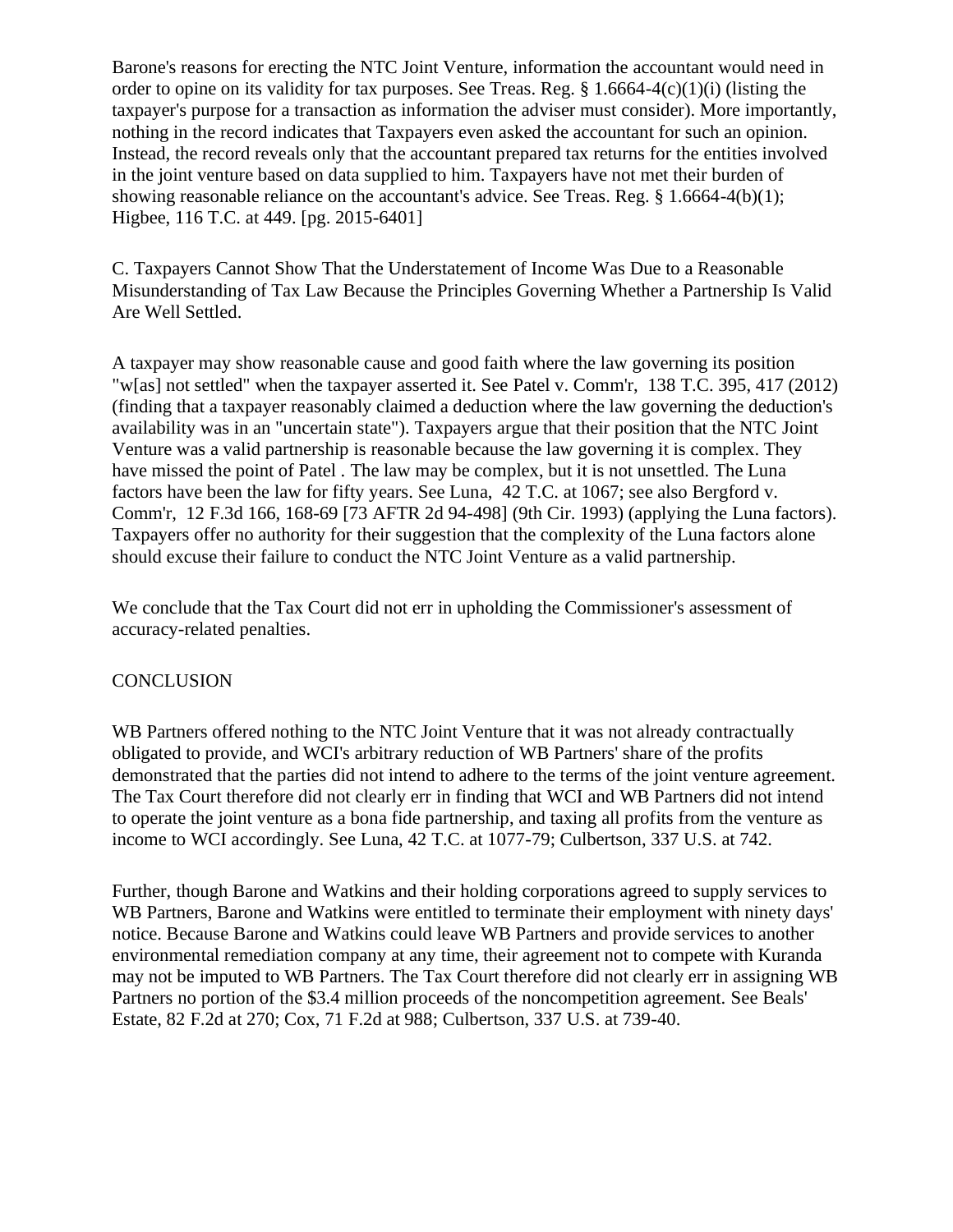Finally, because Taxpayers have identified no substantial authority or reasonable cause for their positions, the Tax Court did not commit reversible error in assessing an accuracy-related penalty. See 26 U.S.C. §§ 6662(a), (b)(2), (d)(2)(B)(i), 6664(c)(1).

The decisions of the Tax Court are AFFIRMED. [pg. 2015-6402]

## APPENDIX

\* This summary constitutes no part of the opinion of the court. It has been prepared by court staff for the convenience of the reader.

1 An "S corporation" is "a corporation that ha[s] elected to be taxed under Subchapter S of the [Internal Revenue] Code." Gitlitz v. Comm'r, 531 U.S. 206, 209 [87 AFTR 2d 2001-417] (2001). Like a general partnership, an S corporation does not pay income tax on its profits, but passes the profits through to its shareholders. Id.

2 An "employee stock ownership plan" is "a type of pension plan that invests primarily in the stock of the company that employs the plan participants." Fifth Third Bancorp v. Dudenhoeffer, 134 S. Ct. 2459, 2463 (2014). The earnings of such a retirement plan are exempt from income tax, and participants in the plan pay tax on their benefits only when the benefits are distributed. 26 U.S.C. §§ 401(a), 402(a), 501(a); McDaniel v. Chevron Corp., 203 F.3d 1099, 1104 (9th Cir. 2000).

3 The Commissioner concedes that "WB Partners, [GSW], and [DJB] exist for Federal income tax purposes."

4 As a general partnership, WB Partners does not pay income tax on its profits, but passes its earnings on to its partners, DJB and GSW. See 26 U.S.C. § 701. As noted, DJB and GSW are S corporations that pass their income on to their shareholders, the Plans, and the Plans are tax exempt. See supra nn.2, 3.

5 A joint venture is considered a "partnership" for tax purposes. 26 U.S.C. § 761(a). Accordingly, the NTC Joint Venture would pay no tax on its income, but pass that income on to its members, WCI and WB Partners. See 26 U.S.C. § 701.

6 Kuranda later changed its name to Watkins Contracting, L.P., and finished the environmental remediation portion of the NTC project as WCI's subcontractor.

7 The Tax Court found the fifth factor "mixed" because the NTC Joint Venture obtained and used its own employer identification number as a legitimate entity would, but WCI dealt with Harper, the construction contractor, entirely in its own name. The sixth factor was neutral because, while the joint venture did not file its own tax return, it dealt with various banks as an entity separate from WCI and WB Partners. Finally, the Tax Court found the seventh factor neutral because the joint venture maintained its own bank account, income statements, and progress reports, but did so using WCI employees and did not keep "other books of account that may normally be expected in the operation of a business."